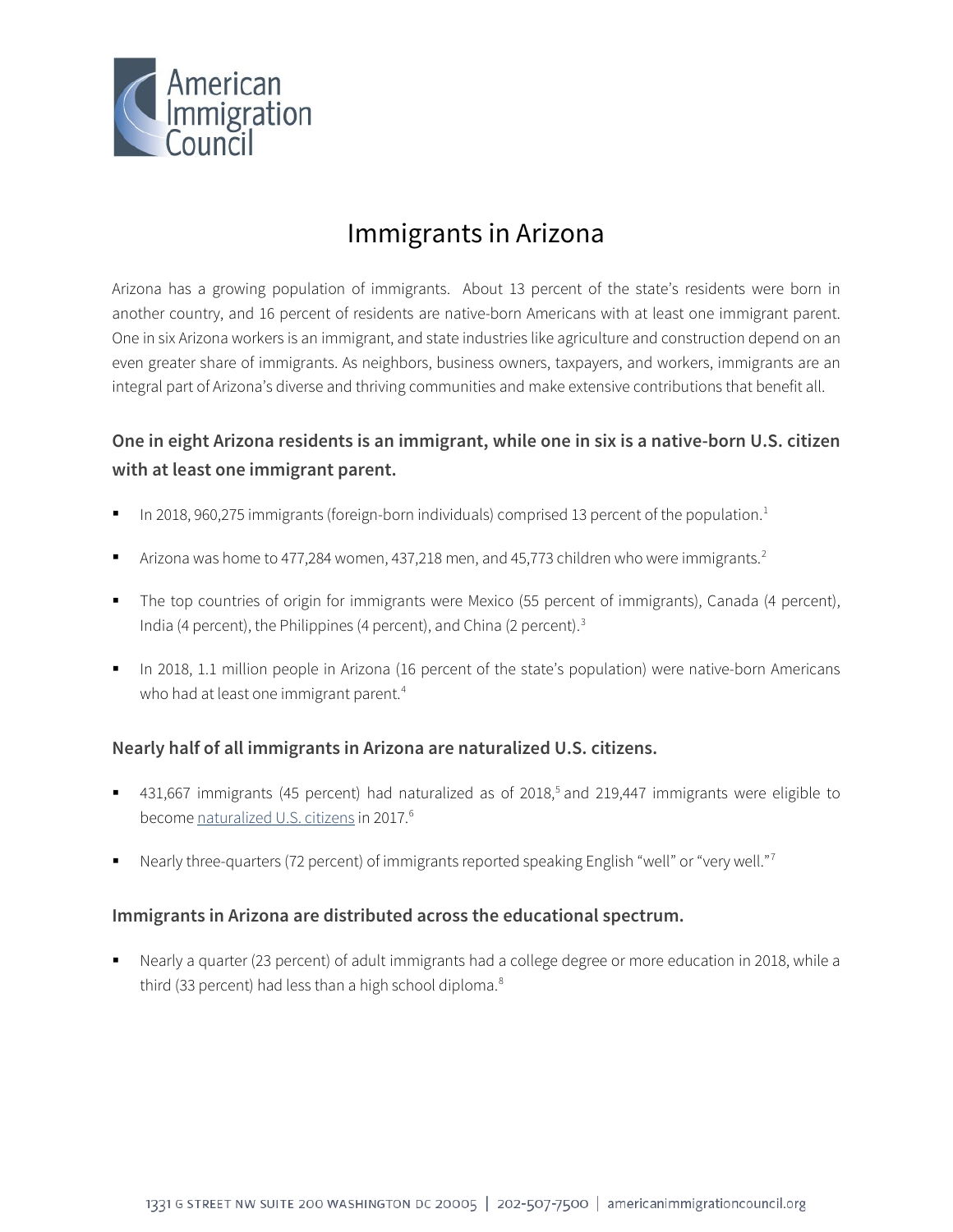| <b>Education Level</b>                                                       | Share (%) of All Immigrants   Share (%) of All Natives |    |  |
|------------------------------------------------------------------------------|--------------------------------------------------------|----|--|
| College degree or more                                                       | 23                                                     | 31 |  |
| Some college                                                                 | 21                                                     | 36 |  |
| High school diploma only                                                     | 23                                                     | 24 |  |
| Less than a high school diploma                                              | 33                                                     | 8  |  |
| Source: U.S. Census Bureau, 2018 American Community Survey 1-Year Estimates. |                                                        |    |  |

### **Over a quarter-million U.S. citizens in Arizona live with at least one family member who is undocumented.**

- 275,000 [undocumented immigrants](http://www.pewhispanic.org/interactives/unauthorized-immigrants/) comprised 28 percent of the immigrant population and 4 percent of the total state population in 2016.<sup>[9](#page-4-8)</sup>
- <sup>4</sup> 466,047 people in Arizona, including 255,489 U.S. citizens, lived with at least one undocumented family [member](https://www.americanprogress.org/issues/immigration/news/2017/03/16/427868/state-state-estimates-family-members-unauthorized-immigrants/) between 2010 and 2014.[10](#page-4-9)
- During the same period, about one in nine children in the state was a U.S. citizen living with at least one undocumented family member (192,896 children in total).<sup>[11](#page-4-10)</sup>

### **Arizona is home to nearly 24,000 Deferred Action for Childhood Arrivals (DACA) recipients.**

- Approximately 23,990 [active DACA recipients](https://www.uscis.gov/sites/default/files/document/data/Approximate%20Active%20DACA%20Receipts%20-%20March%2031%2C%202020.pdf) lived in Arizona as of March 2020, while DACA has been granted to 30,358 people in total since 2012.[12](#page-4-11)
- As of 2019, 70 percent o[f DACA-eligible immigrants](http://www.migrationpolicy.org/programs/data-hub/deferred-action-childhood-arrivals-daca-profiles) in Arizona had applied for DACA.<sup>[13](#page-4-12)</sup>
- An additional 10,000 residents of the state would satisfy all but the educational requirements for DACA, and fewer than a thousand would become eligible as they grew older. $14$

### **One in six workers in Arizona is an immigrant, together making up an integral part of the state's labor force in a range of industries.**

■ 576,640 immigrant workers comprised 17 percent of the labor force in 2018.<sup>[15](#page-5-1)</sup>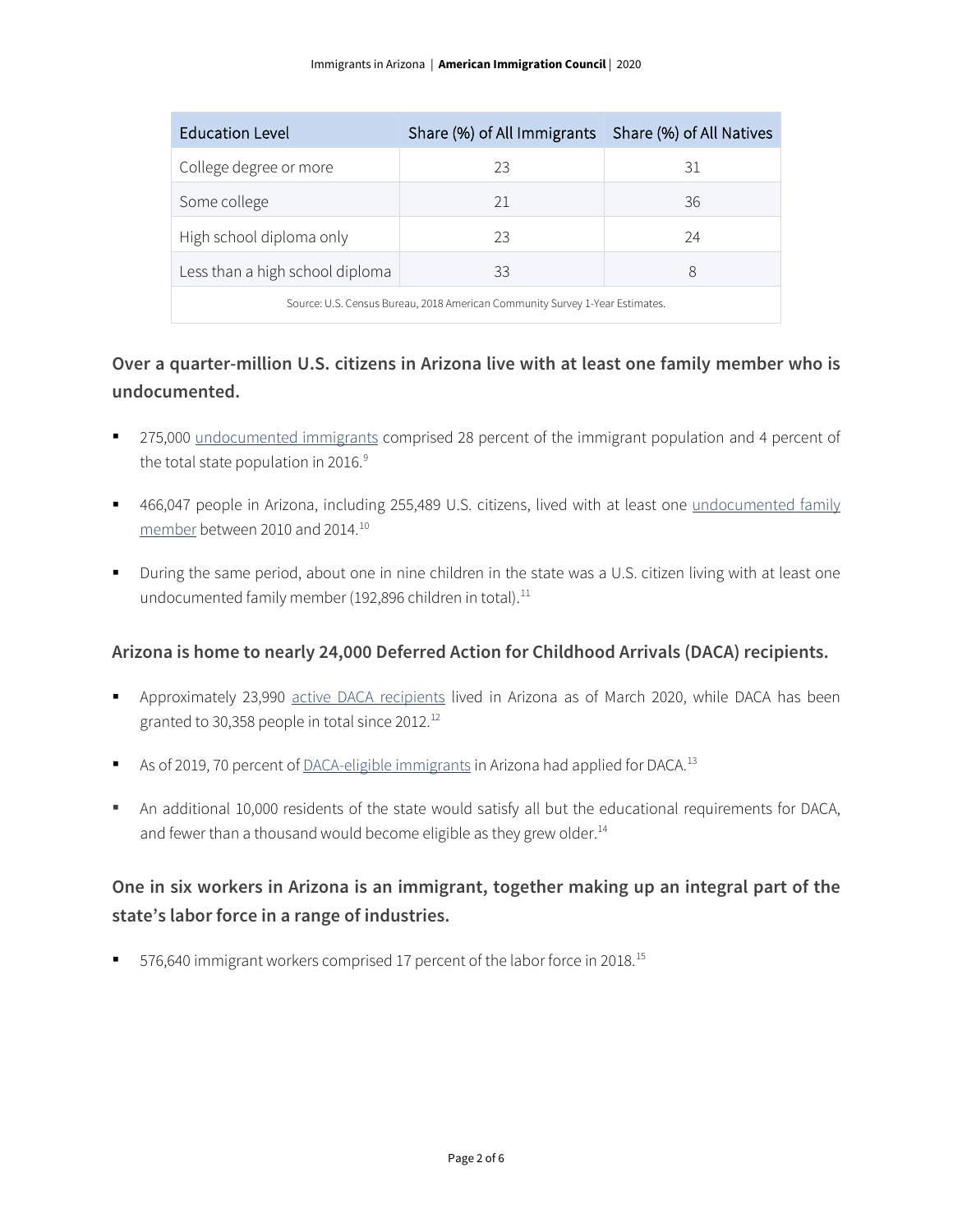Immigrant workers were most numerous in the following industries:

| Industry                                                                                                                          | Number of Immigrant<br>Workers |
|-----------------------------------------------------------------------------------------------------------------------------------|--------------------------------|
| Health Care and Social Assistance                                                                                                 | 72,994                         |
| Accommodation and Food Services                                                                                                   | 72,459                         |
| Construction                                                                                                                      | 72,261                         |
| Administrative & Support; Waste Management; and Remediation<br>Services                                                           | 65,758                         |
| Retail Trade                                                                                                                      | 63,867                         |
| Source: Analysis of the U.S. Census Bureau's 2018 American Community Survey 1-year PUMS data by the American Immigration Council. |                                |

The largest shares of immigrant workers were in the following industries:<sup>16</sup>

| Industry                                                                                                                          | Immigrant Share (%)<br>(of all industry workers) |  |
|-----------------------------------------------------------------------------------------------------------------------------------|--------------------------------------------------|--|
| Agriculture, Forestry, Fishing, and Hunting                                                                                       | 40                                               |  |
| Administrative & Support; Waste Management; and Remediation<br>Services                                                           | 27                                               |  |
| Construction                                                                                                                      | 27                                               |  |
| Manufacturing                                                                                                                     | 21                                               |  |
| Other Services (except Public Administration)                                                                                     | 20                                               |  |
| Source: Analysis of the U.S. Census Bureau's 2018 American Community Survey 1-year PUMS data by the American Immigration Council. |                                                  |  |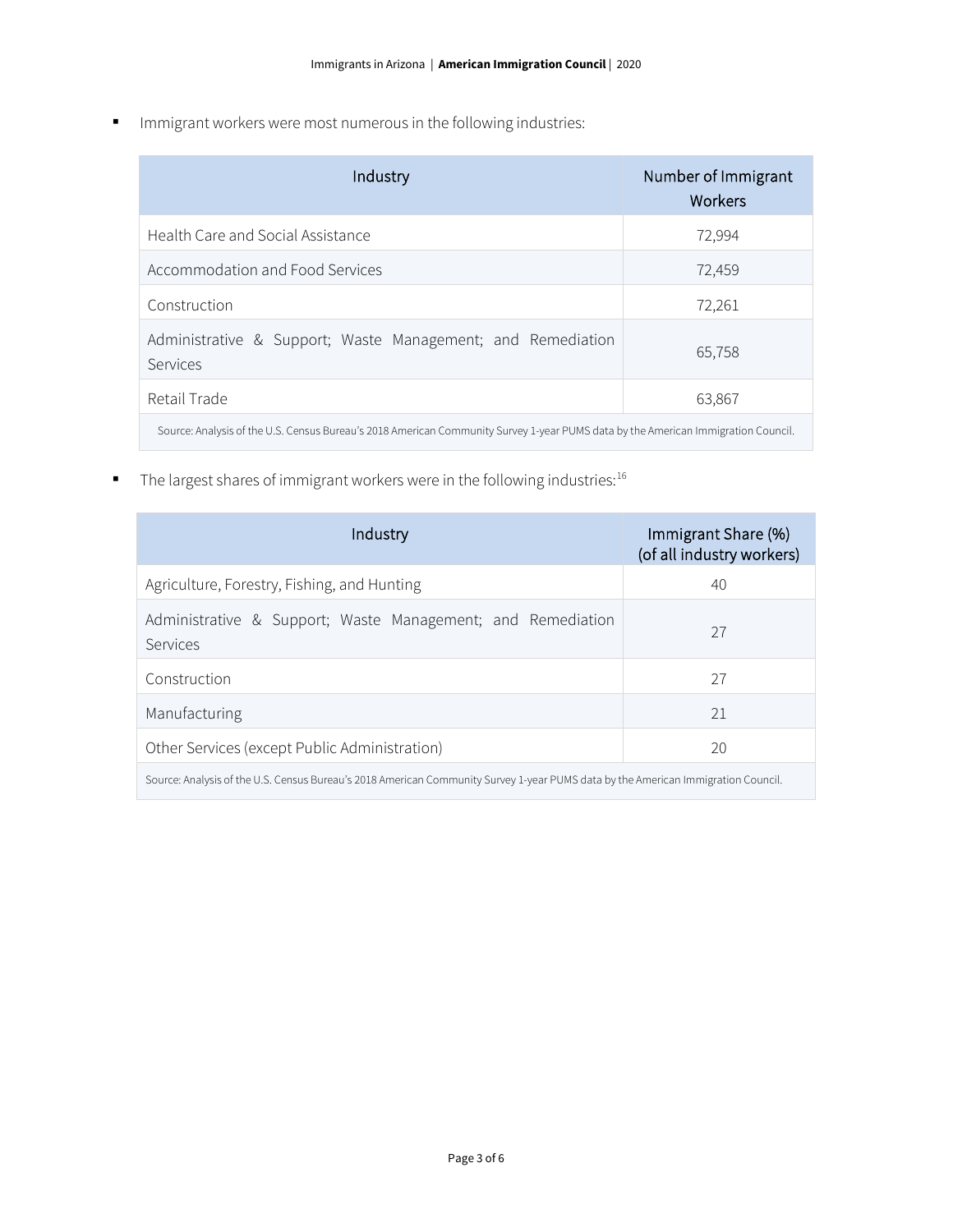### **Immigrants are an integral part of the Arizona workforce in a range of occupations.**

In 2018, immigrant workers were most numerous in the following occupation groups: $17$ 

| <b>Occupation Category</b>                                                                                                        | Number of Immigrant<br>Workers |  |
|-----------------------------------------------------------------------------------------------------------------------------------|--------------------------------|--|
| Building and Grounds Cleaning & Maintenance                                                                                       | 80,112                         |  |
| Construction and Extraction                                                                                                       | 62,815                         |  |
| Food Preparation and Serving Related                                                                                              | 56,618                         |  |
| Transportation and Material Moving                                                                                                | 55,531                         |  |
| Office and Administrative Support                                                                                                 | 52,926                         |  |
| Source: Analysis of the U.S. Census Bureau's 2018 American Community Survey 1-year PUMS data by the American Immigration Council. |                                |  |

The largest shares of immigrant workers were in the following occupation groups:<sup>[18](#page-5-4)</sup>

| <b>Occupation Category</b>                                                                                                        | Immigrant Share (%)<br>(of all workers in occupation) |  |
|-----------------------------------------------------------------------------------------------------------------------------------|-------------------------------------------------------|--|
| Farming, Fishing, and Forestry                                                                                                    | 52                                                    |  |
| Building and Grounds Cleaning & Maintenance                                                                                       | 39                                                    |  |
| Construction and Extraction                                                                                                       | 30                                                    |  |
| Production                                                                                                                        | 23                                                    |  |
| Healthcare Support                                                                                                                | 21                                                    |  |
| Source: Analysis of the U.S. Census Bureau's 2018 American Community Survey 1-year PUMS data by the American Immigration Council. |                                                       |  |

■ Undocumented immigrants comprised 6 percent of Arizona's workforce in 2016.<sup>[19](#page-5-5)</sup>

### **Immigrants in Arizona have contributed billions of dollars in taxes.**

- [Immigrant-led households in the state paid](https://www.newamericaneconomy.org/locations/) \$4.7 billion in federal taxes and \$2.4 billion in state and local taxes in 2018. [20](#page-5-6)
- Undocumented immigrants in Arizona paid an estimated \$364.5 million in federal taxes and \$228.5 million in <u>[state and local taxes](https://www.newamericaneconomy.org/locations/)</u> in 2018.<sup>[21](#page-5-7)</sup>
- Arizona [DACA recipients](https://itep.org/state-local-tax-contributions-of-young-undocumented-immigrants/) and DACA-eligible individuals paid an estimated \$50.7 million in state and local taxes in  $2018.<sup>22</sup>$  $2018.<sup>22</sup>$  $2018.<sup>22</sup>$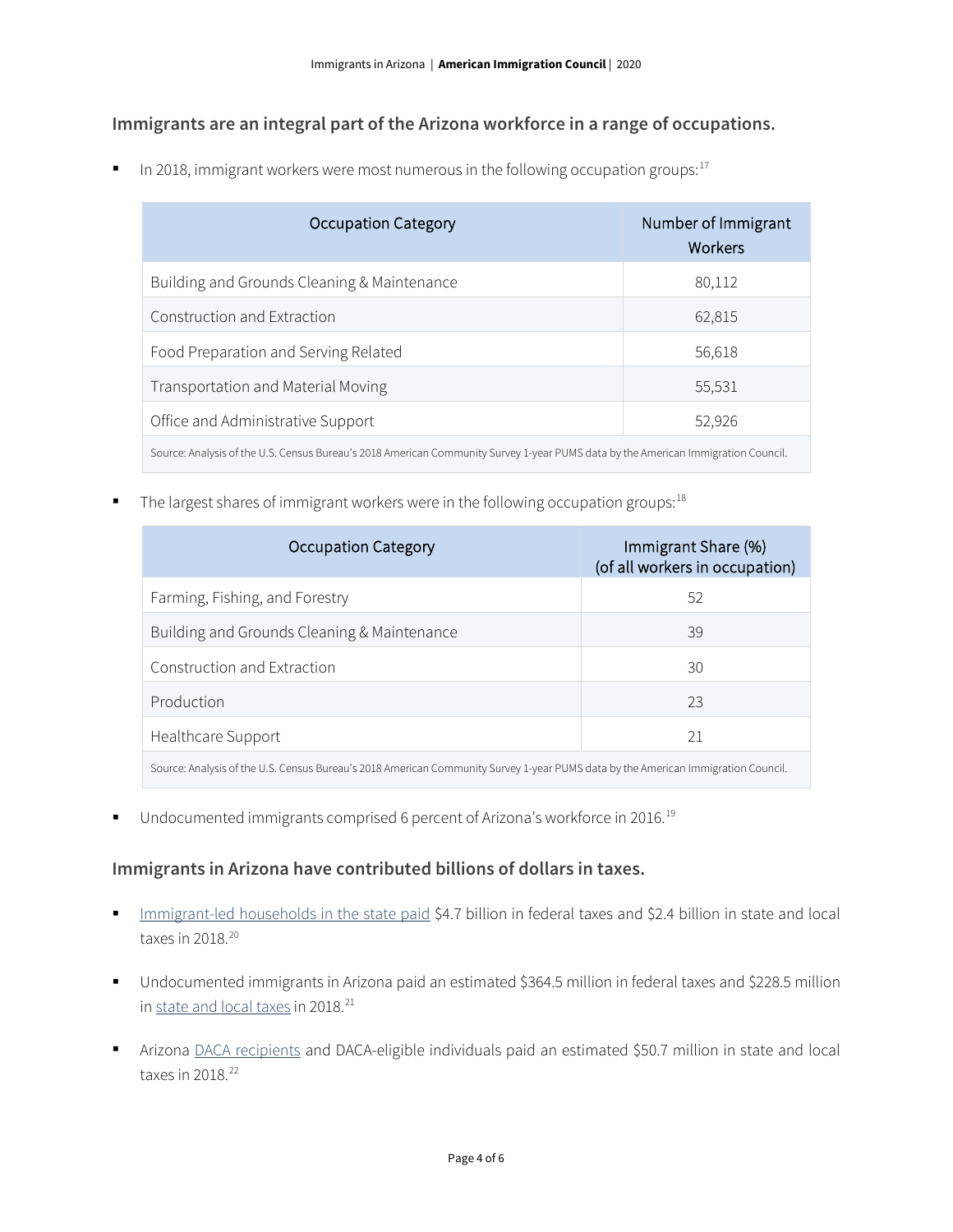#### **As consumers, immigrants add tens of billions of dollars to Arizona's economy.**

 Arizona residents in immigrant-led households had \$21.1 billion in [spending power](https://www.newamericaneconomy.org/locations/) (after-tax income) in 2018. [23](#page-5-9)

### **Immigrant entrepreneurs in Arizona generate more than a billion dollars in business revenue.**

- 81,212 immigrant business owners accounted for 22 percent of all self-employed Arizona residents in 2018 and generated \$1.6 billion in business income. $^{24}$  $^{24}$  $^{24}$
- In the Phoenix-Mesa-Scottsdale metropolitan area in 2018, nearly one-third of business owners (31 percent) were immigrants. [25](#page-5-11)

#### **Endnotes**

- <span id="page-4-0"></span>1. "Foreign born" does not include people born in Puerto Rico or U.S. island areas or U.S. citizens born abroad of American parent(s). U.S. Census Bureau, 2018 American Community Survey 1-Year Estimates. The American Immigration Council elected to use data from the 2018 ACS 1-Year estimates wherever possible to provide the most current information available. Since these estimates are based on a smaller sample size than the ACS 5-year, however, they are more sensitive to fluctuations and may result in greater margins of error (compared to 5 year estimates).
- <span id="page-4-1"></span>2. Children are defined as people age 17 or younger. Men and women do not include children. Ibid.
- <span id="page-4-2"></span>3. Analysis of the U.S. Census Bureau's 2018 American Community Survey 1-year PUMS data by the American Immigration Council.
- <span id="page-4-3"></span>4. Analysis of data from the 2018 Current Population Survey by the American Immigration Council, using IPUMS CPS. Sarah Flood, Miriam King, Renae Rodgers, Steven Ruggles and J. Robert Warren, *Integrated Public Use Microdata Series, Current Population Survey: Version 7.0* [dataset] (Minneapolis, MN: IPUMS, 2020), [https://doi.org/10.18128/D030.V7.0.](https://doi.org/10.18128/D030.V7.0)
- <span id="page-4-4"></span>5. 2018 ACS 1-Year Estimates.
- <span id="page-4-5"></span>6. Augmented IPUMS-ACS data, as published in "State-Level Unauthorized Population and Eligible-to-Naturalize Estimates," Center for Migration Studies data tool, accessed April 2020[, data.cmsny.org/state.html.](http://data.cmsny.org/state.html)
- <span id="page-4-6"></span>7. Figure includes immigrants who speak only English. Data based on survey respondents age 5 and over. Analysis of 2018 ACS 1-Year Estimates by the American Immigration Council.
- <span id="page-4-7"></span>8. Data based on survey respondents age 25 and older. Ibid.
- <span id="page-4-8"></span>9. Pew Research Center, "U.S. unauthorized immigration population estimates,2016," February 5, 2019, [www.pewhispanic.org/interactives/unauthorized-immigrants/.](http://www.pewhispanic.org/interactives/unauthorized-immigrants/)
- <span id="page-4-9"></span>10. Silva Mathema, "State-by-State Estimates of the Family Members of Unauthorized Immigrants," University of Southern California's Center for the Study of Immigrant Integration and the Center for American Progress, March 2017, [www.americanprogress.org/issues/immigration/news/2017/03/16/427868/state-state-estimates-family-members-unauthorized](https://www.americanprogress.org/issues/immigration/news/2017/03/16/427868/state-state-estimates-family-members-unauthorized-immigrants/)[immigrants/.](https://www.americanprogress.org/issues/immigration/news/2017/03/16/427868/state-state-estimates-family-members-unauthorized-immigrants/)
- <span id="page-4-10"></span>11. American Immigration Council analysis of data from the 2010-2014 ACS 5-Year, using Silva Mathema's "State-by-State Estimates of the Family Members of Unauthorized Immigrants" and IPUMS-USA. Steven Ruggles, Katie Genadek, Ronald Goeken, Josiah Grover, and Matthew Sobek, *Integrated Public Use Microdata Series: Version 7.0* [dataset] (Minneapolis, MN: University of Minnesota, 2017).
- <span id="page-4-11"></span>12. The number of DACA recipients reflects USCIS' estimate of those with active DACA grants as of March 31, 2020. U.S. Citizenship and Immigration Services (USCIS), "Approximate Active DACA Recipients: As of March 31, 2020" [dataset], July 22, 2020, [https://www.uscis.gov/sites/default/files/document/data/Approximate%20Active%20DACA%20Receipts%20-](https://www.uscis.gov/sites/default/files/document/data/Approximate%20Active%20DACA%20Receipts%20-%20March%2031%2C%202020.pdf) [%20March%2031%2C%202020.pdf.](https://www.uscis.gov/sites/default/files/document/data/Approximate%20Active%20DACA%20Receipts%20-%20March%2031%2C%202020.pdf) DACA grants reflect USCIS Form I-821D initial requests approved from Aug. 15, 2012-Mar. 31, 2020, as of April 2020. USCIS, "Number of Form I-821D, Consideration of Deferred Action for Childhood Arrivals, Status, by Fiscal Year, Quarter, and Case Status: Aug. 15, 2012-Mar. 31, 2020," July 22, 2020, [https://www.uscis.gov/sites/default/files/document/data/DACA\\_performancedata\\_fy2020\\_qtr2.pdf.](https://www.uscis.gov/sites/default/files/document/data/DACA_performancedata_fy2020_qtr2.pdf)
- <span id="page-4-12"></span>13. Estimates of the DACA-eligible population as of 2019 include unauthorized immigrant youth who had been in the United States since 2007, were under the age of 16 at the time of arrival, were under the age of 31 as of 2012, and who met DACA eligibility requirements as of 2016. Migration Policy Institute (MPI) analysis of U.S. Census Bureau data from the 2012-16 American Community Survey (ACS) pooled, and the 2008 Survey of Income and Program Participation (SIPP), with legal status assignments by James